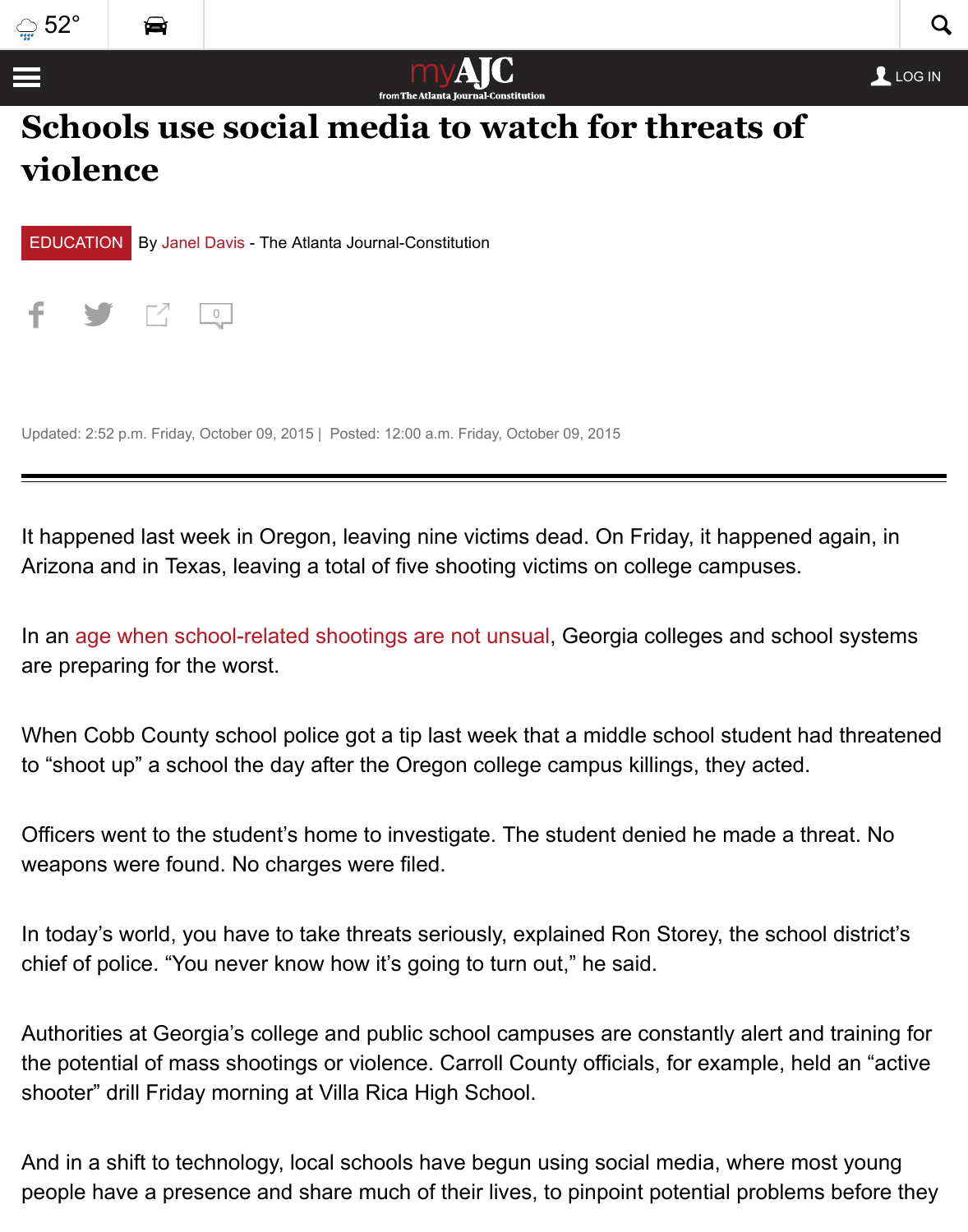"We are seeing an increase in the type of media we have now where people are upp ante," Van Brunt said.

A University of Georgia student was indicted in February for posting threats of violen on the anonymous Yik Yak social media app. The student allegedly warned others at to stay away from UGA's Zell B. Miller Learning Center "if you want to live," and "I'm an AK," in reference to an AK-47 assault rifle.

This week a 15-year-old Fairfield, Calif. high school student was arrested for a tweet was pictured holding a rifle and threatening to hurt people at his school. Colleges in I were on high alert after an anonymous social media post on a message board warne attack on an unspecified campus in the area. In metro Atlanta, school officials stepped security following unspecified social media threats of school violence related to the 9

A national study found school threats increased 158 percent duri[ng the first five mon](http://www.abc10.com/story/news/local/2015/10/06/fairfield-high-school-student-arrested-social-media-threat/73465784/) 2014 school year compared to the same period in 2013. Most of the increase in threat electronic devices and on social media. Threats posted on sites like Twitter, Faceboo [Yak accounted for 231, or 28 percent, of the 812 threats reviewed, the study says.](http://www.ajc.com/news/news/local/metro-schools-add-security-after-rumored-sept-11-t/nncTg/)

In DeKalb County a ha[ndful of employees sit in a darkened o](http://www.schoolsecurity.org/2015/02/study-finds-rapid-escalation-violent-school-threats/)ffice tracking frequent s students or faculty on the district's wireless network. The district uses software that a watchers when someone uses words such as "gun", "kill" or "explosives."

"It's provided a proactive safety measure for our students," said Gary Brantley, DeKa information officer.

Like DeKalb, other schools are experimenting with social media monitoring. The Fult School District's smartphone app includes a way for people to anonymously send tip threats. Two Kennesaw State University employees monitor social media chatter as duties. Georgia State University uses management systems like Hootsuite to monito media conversations for threats or safety risks.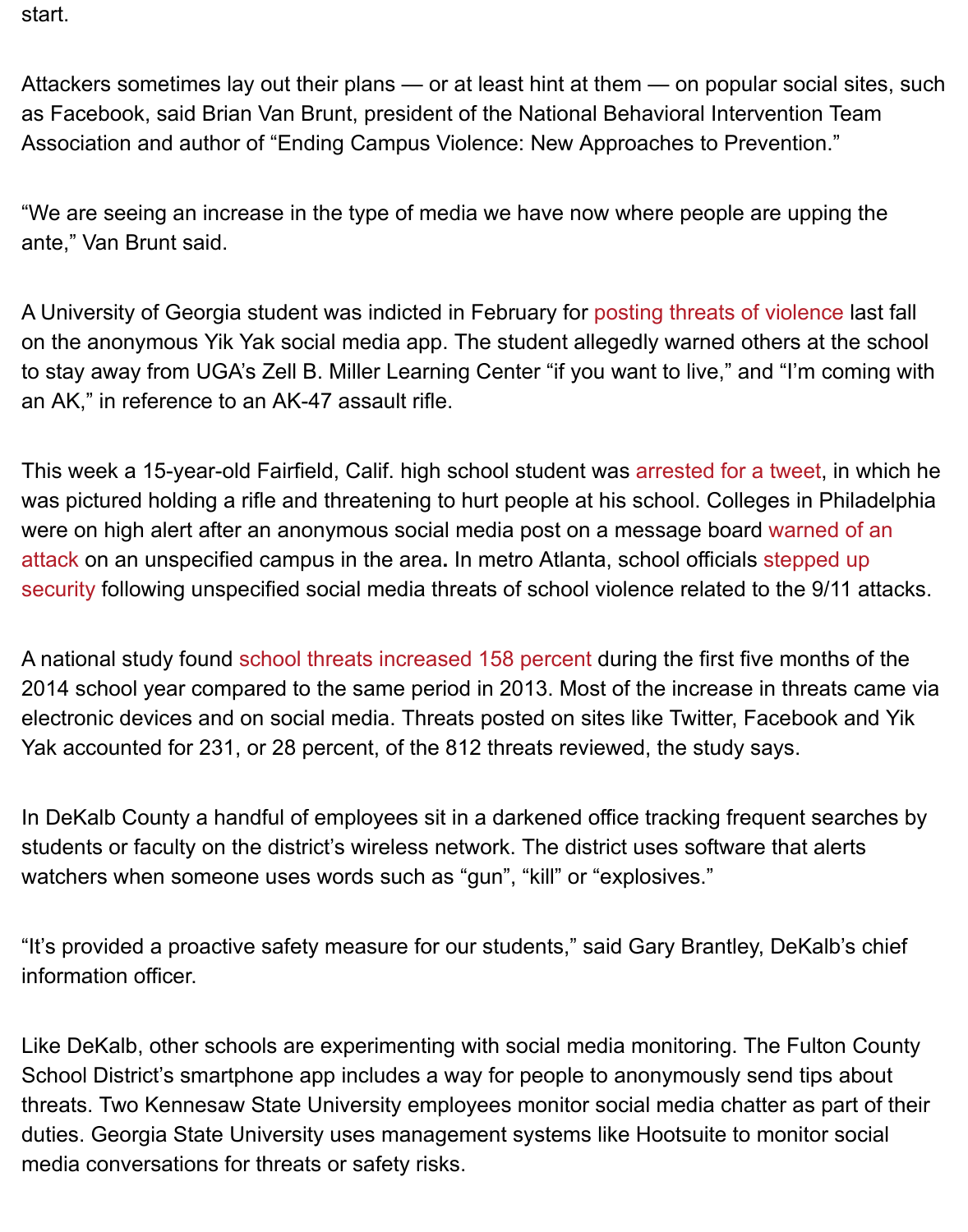emergency preparedness, and to refute rumors that may be circulating about safety risks.

Georgia Tech, chose not to discuss with The Atlanta Journal-Constitution the work it this area.

There can be positive outcomes to the monitoring as well. Last week, the system ma saved a life after DeKalb learned a middle school student was doing searches about myself." They notified the student's parents and the family is getting help.

School officials haven't abandoned traditional methods to secure campuses. Many a more officers and installing surveillance cameras. Campus security has been tighten schools where visitors must use an intercom and buzzer system to gain entry. Colleg implemented safety alert systems to quickly notify students of any danger, and school every level have adopted active shooter protocols.

And the Oregon shooting reinforced the ongoing push by pro-gun advocates to allow staffers and college students to carry guns on campus. Campus police at Georgia's public colleges do carry firearms, unlike officers on the campus in Oregon. And the Genera is expected to debate one more the aspect of opening up colleges to carrying guns.

[For parents like Josh Evans, the additional security, whatever the method, is needed.](http://atlantaforward.blog.ajc.com/2015/03/19/guns-on-college-campuses/)

Evans' stepson, who attends Forsyth Central High School, left the school one day in returned later, and no one noticed, he said.

"What if a kid decided to get a gun?," Evans asked. "No one is paying attention.

Some of Georgia's gun-related incidents at schools

Sept. 4, 2015: An 18-year-old student and a passerby were shot after a Grady-Carve school football game.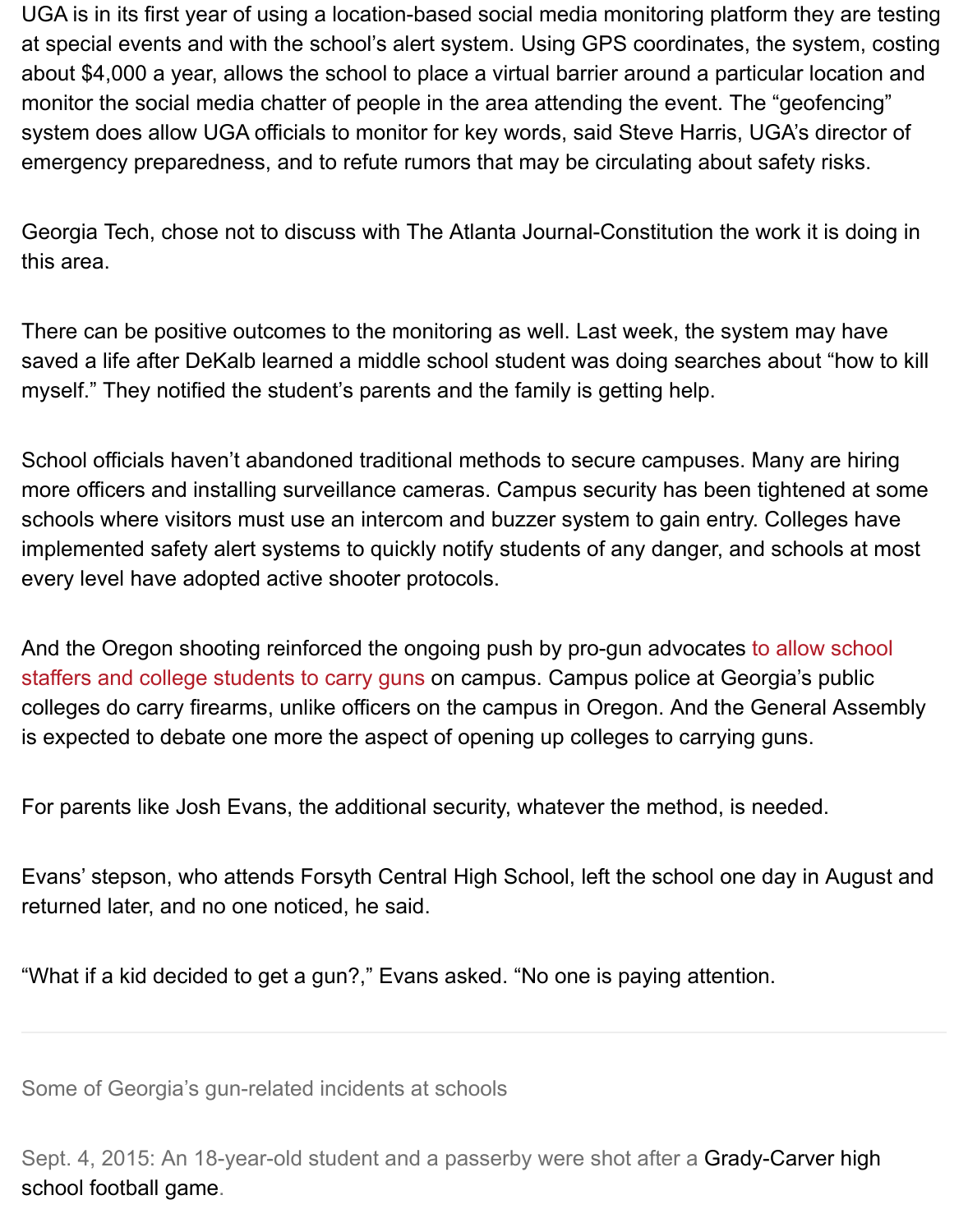[Sept. 5, 2014: A Savannah](http://www.ajc.com/news/news/campus-carry/nnStC/) State University student shot another student.

May 8, 2014: One person was shot in the parking deck of Georgia Gwinnett College.

May 5, 2014: A Paine College student was shot in the head after a drug deal gone bat said.

May 4, 2014: A Paine College student was injured by flying debris when someone fir dorm.

Nov. 3, 2013: A Stephenson High School football player was shot during a fight with who were not students. He was treated and released.

Sept. 21, 2013: A 20-year-old man was killed on the Savannah State University cam victim was not a student, police said.

Aug. 20, 2013: A gunman fired shots at DeKalb County's Ronald E. McNair Discover Academy. No one was injured.

Feb. 1, 2013: A Clark Atlanta University student was charged with shooting a Moreho student after a fight. The victim's wounds were not life-threatening.

Jan. 31, 2013: A 14-year-old boy was shot in the neck at Price Middle School in Atlar treated and released. A 15-year-old boy was charged.

May 20, 1999: A 15-year-old student at Heritage High School in Rockdale County wo students with a .22-caliber rifle on the high school campus.

*Sources: Everytown for Gun Safety and media reports*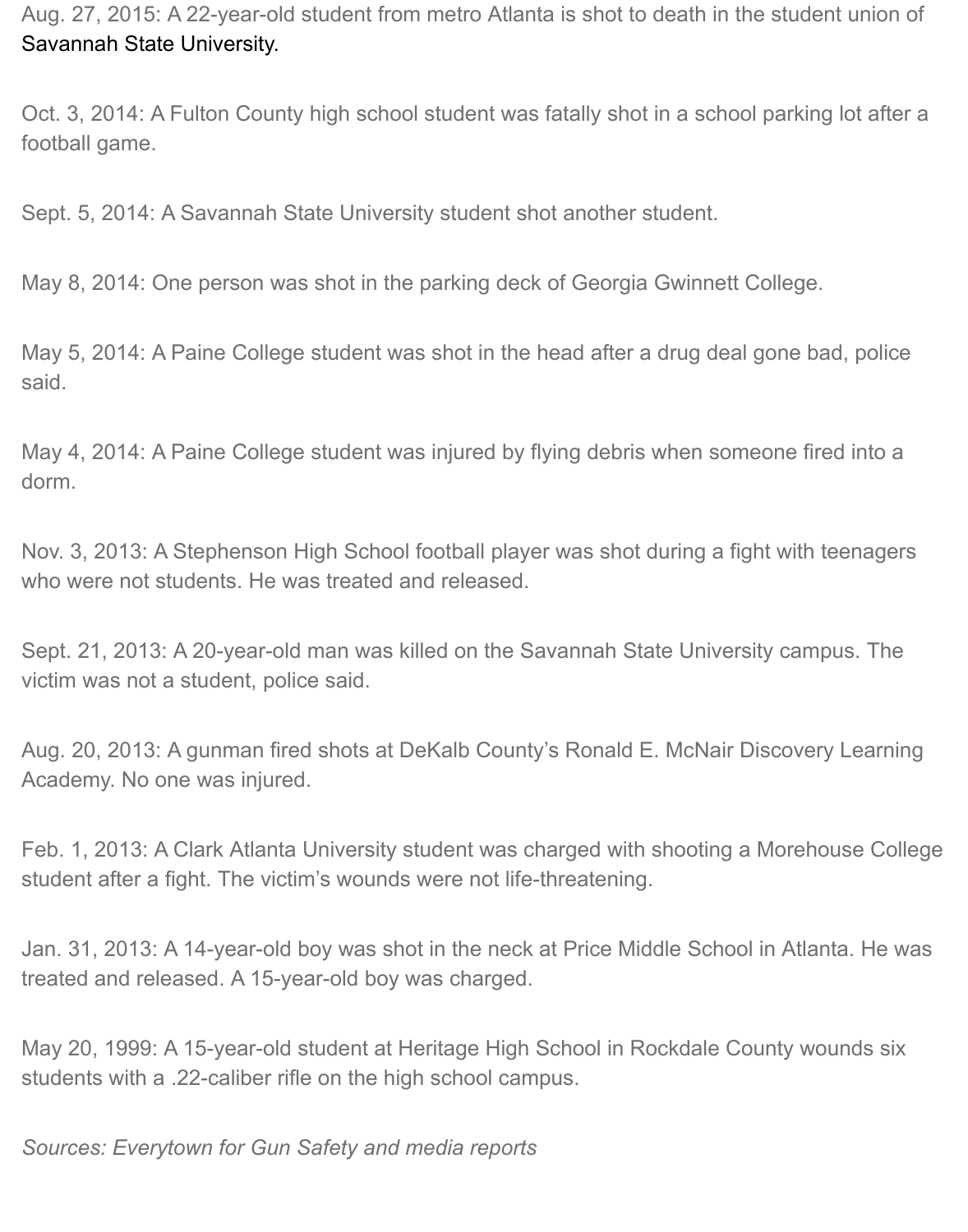### *Follow The Story*

#### **Get DeKalb County updates delivered to your inbox.**



By providing my email address, I agree to receive messages related to this story and agree to the Privacy **Policy** 

# *Follow The Story*

#### **Get DeKalb County updates delivered to your inbox.** *[About the Author](https://www.myajc.com/privacy_policy/)*

 $\blacktriangledown$ 

Enter your email address

Sign

Sign

By providing my email address, I agree to receive messages related to this story and agree to the Privacy **Policy JANEL DAVIS** 

## *[R](https://www.myajc.com/privacy_policy/)[ea](mailto:jhdavis@ajc.com)[der Comments](https://www.myajc.com/privacy_policy/)*  0

### *Next Up in Education*



**Opinion: School choice may be easy answer, but it's not right** 



**Georgia lawmakers consider school zone speed traps**



**Seminar educates teachers, public for active shooter events**

**[Ivy Prep pla](https://www.myajc.com/news/state--regional-education/georgia-lawmakers-consider-school-zone-speed-traps/SfS074lwiGweqSXSOQtVfM/)n shows how charter school's fortunes can turn**